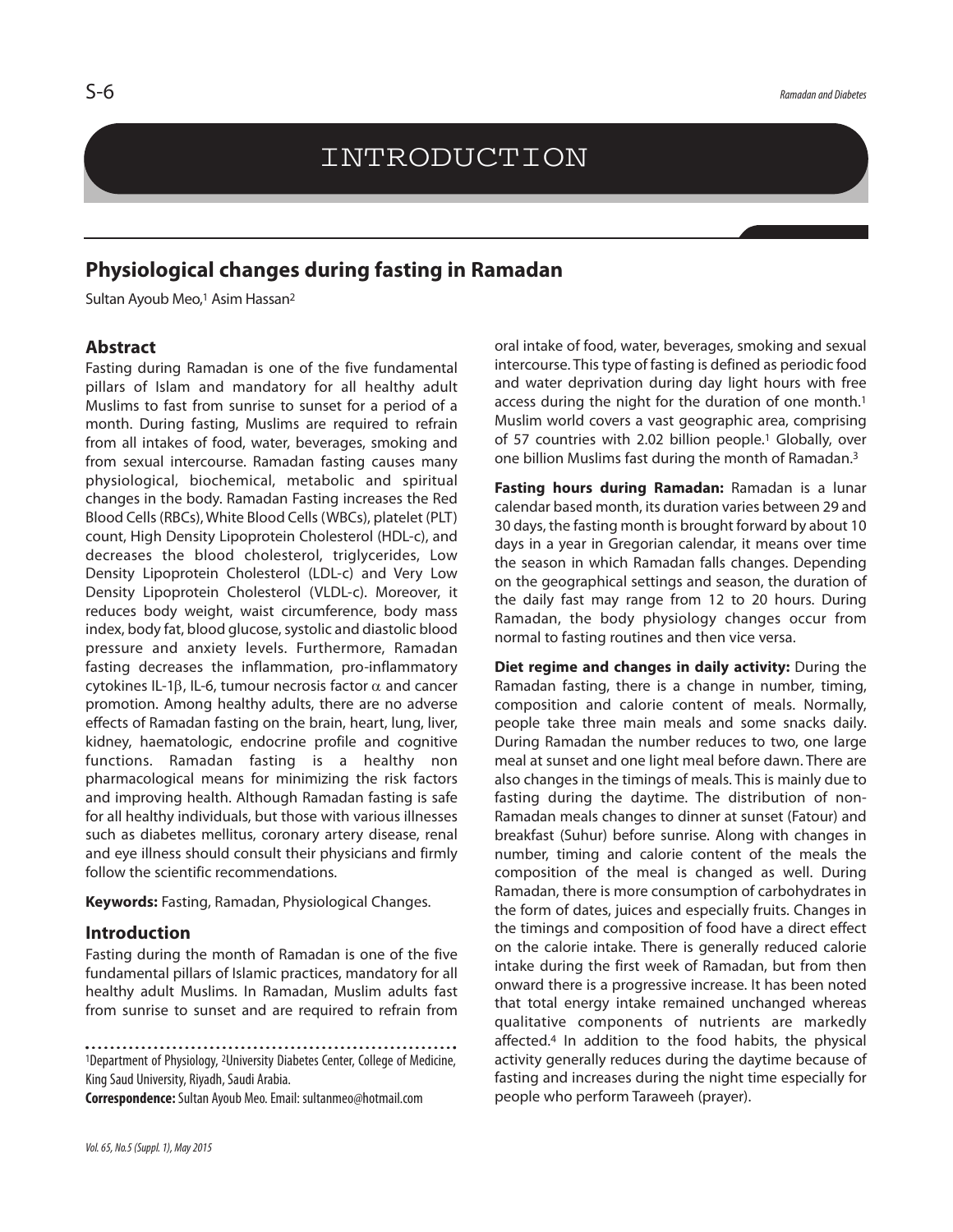**Consumption of energy:** Fasting person consumes on an average of 1220 Kcal/day during Ramadan and lose a significant body weight of about 2.0kg. <sup>5</sup> Males and females experienced a decrease in body mass index with reduction in food, water, energy intake during fasting however, females tend to lose more weight than males. 6

**Physiological Changes:** Ramadan fasting causes many physiological, biochemical, metabolic, and spiritual changes in the body. Physiological changes during Ramadan are not very well known and reports in the literature concerning the effects of Ramadan are very few. In the present review, we have highlighted the various haematological, bio chemical and physiological changes on the different systems of the human body.

**Body water and Electrolytes:** Water and electrolytes are essential for life. In humans, an exquisitely sensitive network of physiological control is involved to maintain body water and fluid intake. The mechanism of thirst is quite clear and the reason for non-regulatory drinking is often encountered, related to the capacity of renal physiology in association to anti-diuretic hormone (ADH) to rapidly eliminate excesses of water or reduce urine secretion to temporarily economize on water.<sup>7</sup> During Ramadan fasting, over the morning and afternoon, urine volume, sodium, potassium and total solute excretion were lower, and urinary osmolality was higher. The osmolality of the urine samples, collected in the afternoon was very high, indicating effective water conservation8 both by maximum urinary concentration and a decreased obligatory urine output.

Trabelsi et al., <sup>9</sup> determined the effect of Ramadan fasting on body water status. They found that the total body water before Ramadan did not differ significantly from after one month Ramadan Fasting. However, during Ramadan the signs of dehydration have been identified by increased measures of haematocrit, haemoglobin and plasma osmolarity. This state of dehydration has been attributed to the reduction of fluid intake. <sup>10</sup> Azwany et al., <sup>11</sup> examined the effects of one month Ramadan fasting, they reported a significant increase in urinary osmolarity after four weeks of fasting. Azizi and Rasouli<sup>12</sup> mentioned that fasting in Ramadan does not bring about a considerable change in serum sodium and potassium. However, Morilla et al.,<sup>13</sup> found that potassium was reduced mainly in the mornings and its amount increases in the afternoons. In another study, Hosseini et al.,<sup>14</sup> demonstrated that, the mineral and total water showed no difference in both groups who fast and exercise and subjects who fast without exercise.

Blood cell count and haemoglobin percentage: During

the month of Ramadan, the haematological parameters show slight variations specially the Red Blood Cells (RBC) count and haemoglobin (Hb %). The RBCs count and Hb percentage decrease initially but return back to normal after the end of Ramadan fasting month. Seyyed et al., 15 reported a significant reduction of RBCs count, while Hb percentage and haematocrit (Hct) values decreased significantly after Ramadan compared to before Ramadan. Although no significant changes were found in WBCs and platelets. <sup>15</sup> Sarraf-Zadegan et al. and Argani et al., 16,17 showed no changes in WBC count or any other haematological parameters throughout Ramadan; Bouhlel et al., <sup>18</sup> Showed a significant increase in Hb and Hct. Moreover, Nematy et al.,<sup>19</sup> reported a significant increase in WBC, RBC and platelet (PLT) counts after fasting in Ramadan.

Bio-chemical changes (Lipid profile): There is a controversy in existing literature about the lipid profile during Ramadan fasting. Adlouni et al., <sup>20</sup> reported that fasting during Ramadan led to a significant decrease in serum total cholesterol, triglyceride and LDL-C, while a significant increase in the serum HDL-cholesterol during the fasting month. On the other hand, Maislos et al., 21 noted that LDL-C, very-low-density lipoprotein (VLDL) and total-cholesterol have not changed, while the authors found a significant increase in HDL-cholesterol levels and a reduction in the LDL/HDL and TC/LDL ratio at the end of Ramadan.

Kul et al., <sup>22</sup> conducted a meta-analysis comparing body weight, blood levels of lipids and fasting blood glucose before and after Ramadan. The primary findings of their study was that, after Ramadan fasting, low-density lipoprotein and fasting blood glucose levels were decreased in both genders compared to levels prior to Ramadan. In addition, in the female subgroup, body weight, total cholesterol and triglyceride levels remained unchanged, while HDL level was increased. In male subjects, Ramadan fasting resulted in weight loss, reduction in total cholesterol and LDL levels and a small decrease in triglyceride levels. They also concluded that Ramadan fasting can effectively change the body weight and some biochemical parameters in healthy subjects especially in males compared to pre-Ramadan period.

Nematy et al.,<sup>19</sup> reported a significant increase in HDL-c, and decrease in plasma cholesterol, triglycerides, LDL-c, VLDL-c, body mass index and waist circumference after fasting in Ramadan. Shehab et al., <sup>23</sup> determined the effect of fasting during Ramadan on plasma lipid and lipoprotein variables among healthy normal individuals. The authors found significant and beneficial changes in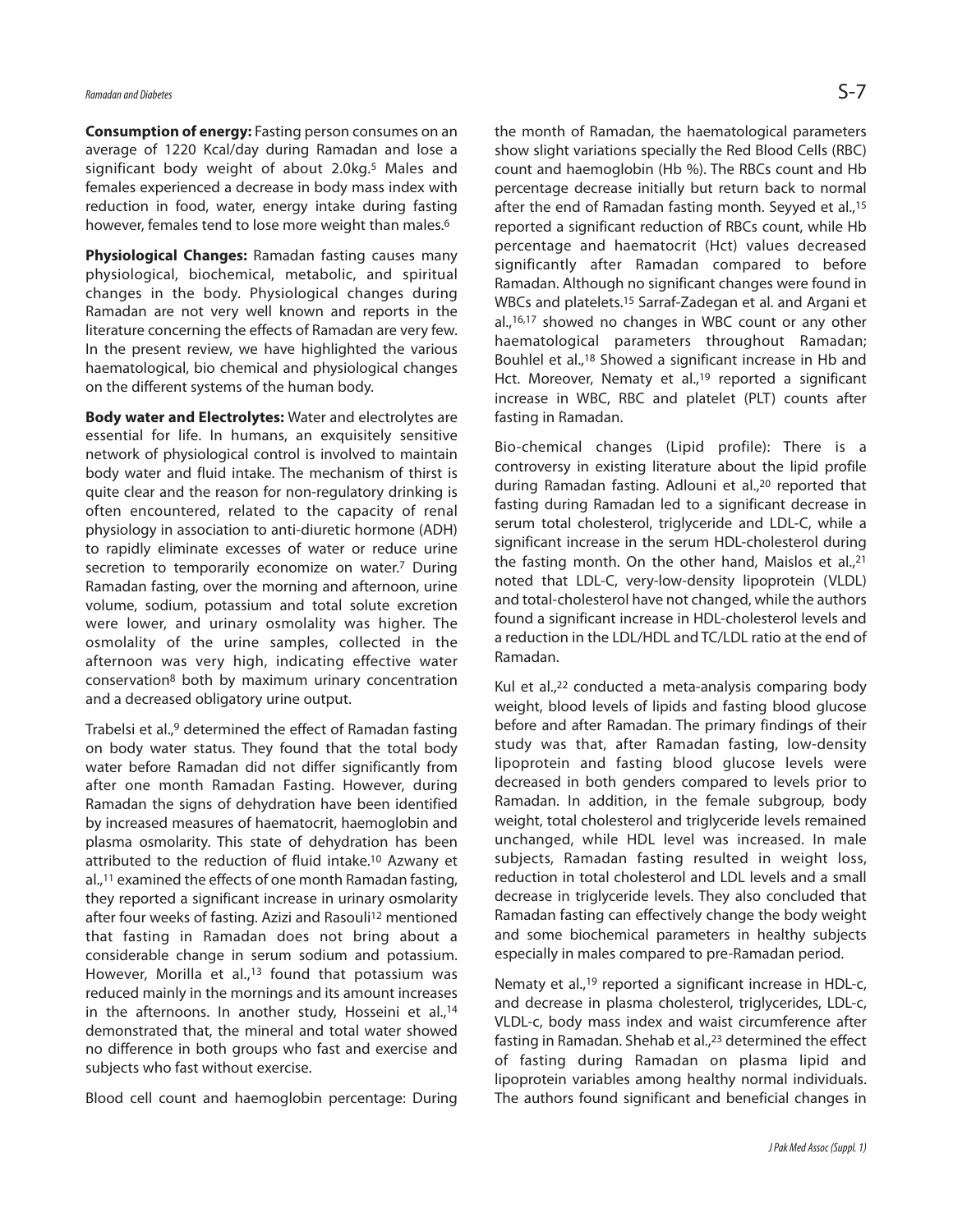Table-1: Ramadan Fasting and Human Health.

| <b>Parameters</b>         | <b>Effect of Ramadan Fasting</b>                                                                                                                                                                                                                                                                                                                                                                            |
|---------------------------|-------------------------------------------------------------------------------------------------------------------------------------------------------------------------------------------------------------------------------------------------------------------------------------------------------------------------------------------------------------------------------------------------------------|
| Haematological changes    | No significant change in WBC. <sup>16,17</sup> Increase Haemoglobin (Hb%). Haematocrit values, RBCs, WBCS and Platelet counts. <sup>18,19</sup>                                                                                                                                                                                                                                                             |
| Lipid Profile             | Decrease serum total cholesterol, triglyceride, LDL-c, VLDL-c, and significant increase in HDL-cholesterol. <sup>19,21,23</sup>                                                                                                                                                                                                                                                                             |
| Hormones                  | No change in Luteinizing hormone (LH), follicle stimulating hormone (FSH), estradiol (E2), testosterone, and prolactin (PRL). Decrease blood glucose<br>level <sub>28</sub>                                                                                                                                                                                                                                 |
| Body weight and fat       | Decrease body mass index, body fat, and waist circumference. 5,6,23,31,30                                                                                                                                                                                                                                                                                                                                   |
| Cardiovascular system     | Decrease systolic and diastolic blood pressure. Incidence of acute coronary artery syndrome, atrial fibrillation, acute decompensated heart failure and<br>cerebral stroke is similar during the month of Ramadan as compared to the other non-fasting months. <sup>36</sup>                                                                                                                                |
| <b>Respiratory System</b> | FVC was decreased, forced expiratory flow rates at 75%-85% of the Vital capacity significant increase. FEV1% increased both during fasting and after<br>Ramadan. Vital capacity and Peak expiratory flow rate was significantly increased during Ramadan. 40-42                                                                                                                                             |
| Ocular system (Eye)       | Tear proteins, lysozyme, lactoferrin and alpha amylase enzymic activity decreased during Ramadan fasting.43 Intraocular pressure (IOP) increased.44<br>Anterior chamber depth and Intraocular lens power was significantly increased during fasting and returned to baseline one month after Ramadan.<br>However, no significant differences in spherical equivalent and corneal astigmatism. <sup>46</sup> |
| Inflammatory markers      | Decrease inflammation, pro-inflammatory cytokines IL-1B, IL-6, tumour necrosis factor $\alpha$ , cancer promotion. <sup>48</sup>                                                                                                                                                                                                                                                                            |

Triglycerides (TG), HDL-C and LDL-C, at the end of Ramadan. Furthermore, there was a progressive and significant increase in HDL-C and decrease LDL-C, a month after Ramadan.

Qujeq et al.,<sup>24</sup> determined the status of low-density lipoprotein cholesterol (LDL-C) and high-density lipoprotein cholesterol (HDL-C) in subjects during Ramadan fasting. Their results showed statistically significant reduction in the LDL-cholesterol concentrations in mid Ramadan and end of Ramadan compared to concentration levels before Ramadan. The results showed statistically significant elevation in the HDL-cholesterol concentrations in mid-Ramadan and end of Ramadan compared to levels before Ramadan. Their findings suggest the usefulness of Ramadan fasting in the restriction of fat intake which is associated with lowering of serum cholesterol.

**Serum Uric Acid:** Ramadan fasting did not dramatically affect the carbohydrates, proteins and lipid metabolism, or the everyday mean of hormonal serum levels. An increase in urea and uric acid was frequently reported and this could be attributed to dehydration during this month. <sup>17</sup> In another study, it has also been reported that, in fasting subjects the serum uric acid is increased significantly. <sup>25</sup> This is due to reduced glomerular filtration rate and consequently decreased uric acid clearance. In patients with elevated levels of uric acid this may be of concern but in normal subjects it is not significant. Due to reduced fluid intake, change in fluid and electrolyte there is increase in total proteins, albumin, creatinine, urea, SGOT, SGPT, alkaline phosphatase, calcium and potassium. <sup>26</sup> However, the values reach the baseline as soon as Ramadan is over. Most of the physiological changes are transitory and may not be significant in normal subjects but can have ill effects in patients who suffer from hypertension, hyperlipidaemia, hyperuricaemia, cardiac problems and diabetes mellitus. Therefore, these patients require close supervision and careful monitoring before and during fasting.

There are no adverse effects of Ramadan fasting on the nervous, cardiovascular, respiratory systems, liver, eyes, haematologic, endocrine profile and neuro-psychiatric functions. However, due to reduced fluid intake, dehydration, there is increase in electrolytes and urea concentration, <sup>8</sup> but, the values reach the baseline as soon as Ramadan is over. Although Ramadan fasting is safe for all healthy individuals, but, those with various diseases must consult their family physicians and follow scientific recommendations. 27

**Hormonal changes during Ramadan Fasting:** Caglayan28 conducted a study and determined on Luteinizing hormone (LH), follicle stimulating hormone (FSH), estradiol (E2), testosterone, and prolactin (PRL). Their results shows that before and during fasting Luteinizing hormone, follicle stimulating hormone, estradiol, testosterone and prolactin levels were not statistically different. Effect of Ramadan fasting on hormone levels was found to be within the normal limits.

Another essential hormone is Insulin, the secretion of which in healthy individuals is stimulated with feeding and which promotes the storage of glucose in liver and muscles as glycogen. In contradictory, during fasting circulating glucose levels tend to fall, leading to decreased secretion of insulin. At the same time, levels of glucagon hormone and catecholamines rise, enhance the breakdown of glycogen, while gluconeogenesis is augmented. <sup>21</sup> As fasting becomes extended for more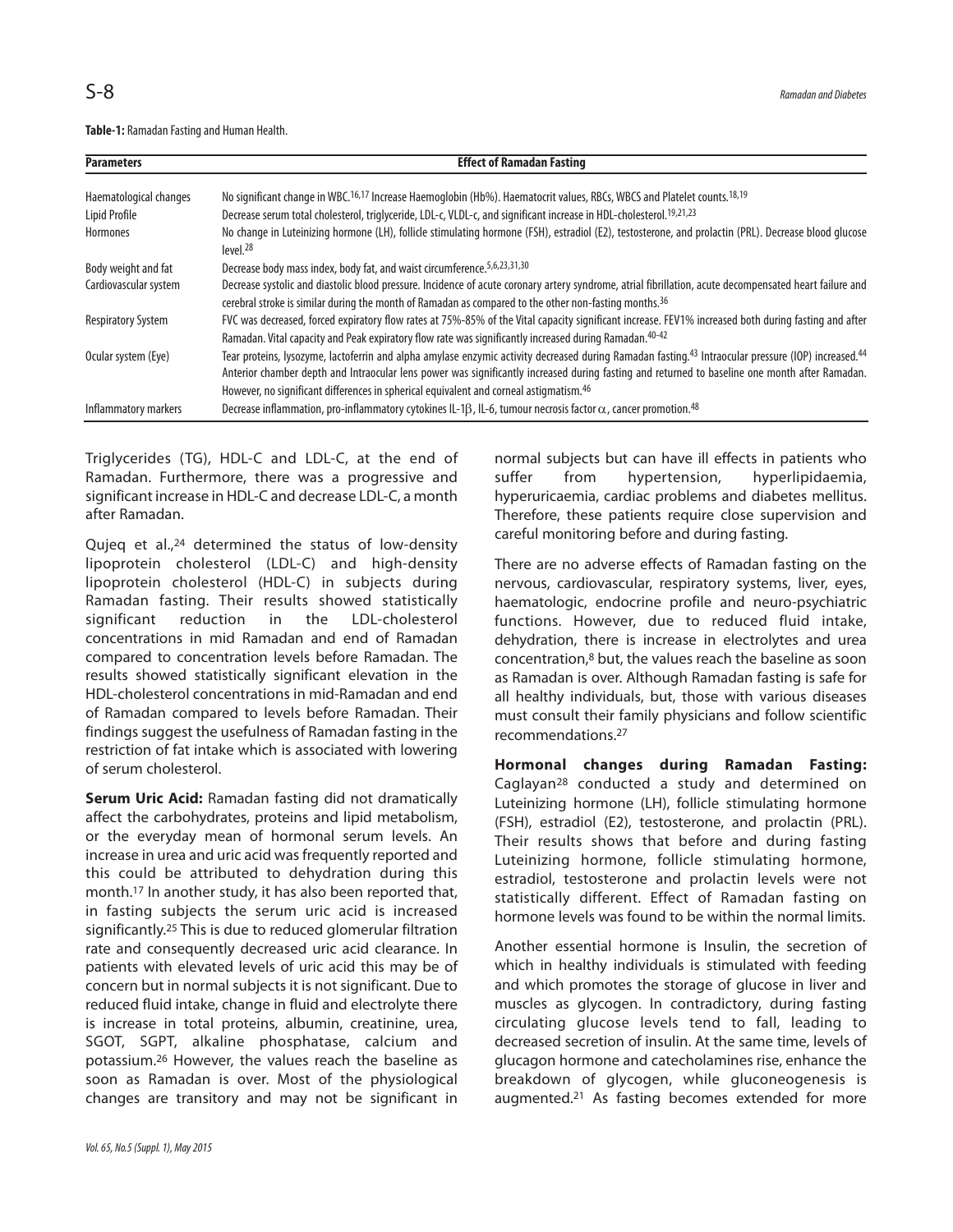than several hours, glycogen stores become used up, and low levels of circulating insulin allow increased fatty acid release from adipocytes. Oxidation of fatty acids generates ketones that can be used as fuel by skeletal and cardiac muscle, liver, kidney, and adipose tissues, thus sparing glucose for continued utilization by brain and erythrocytes.

In normal individuals, the process described above is regulated by a delicate balance between circulating levels of insulin and counter regulatory hormones that help maintain glucose concentrations in the physiological range. In patients with diabetes, however, insulin secretion is disturbed by the underlying pathophysiology and often by pharmacological agents designed to enhance or supplement insulin secretion. <sup>29</sup> In patients with severe insulin deficiency, a prolonged fast in the absence of adequate insulin can lead to excessive glycogen breakdown and increased gluconeogenesis and ketogenesis, leading to hyperglycaemia and ketoacidosis. <sup>21</sup> Therefore, diabetic patients should consult their physician a month before the Ramadan fasting.

Body weight and waist circumference: It has been shown in previous studies by Shaheena and Kauser<sup>30</sup> that Ramadan fasting reduces waist circumference, basal metabolic index and overall body weight. Norouzy et al., 31 assessed the effects of Ramadan intermittent fasting on body weight and composition. They found that Ramadan fasting leads to weight loss and fat-free mass reductions and the body composition changes were variable depending on age and gender. Shehab et al., 23 determined the effect of fasting during Ramadan on body weight among healthy normal individuals. They found significant and beneficial changes in body weight, waist circumference (WC) at the end of Ramadan. Trabelsi et al., 9 assessed the effects of Ramadan fasting on body fat in physically active men during, and after Ramadan. They found that body weight and body fat percentage decreased in fasting people. They also concluded that Ramadan fasting lowers body weight and body fat percentage and can elevate high-density lipoprotein cholesterol in physically active men. In addition, Bouhlel et al., <sup>32</sup> evaluated the effect of Ramadan fasting on body fat and found that Ramadan fasting was associated with a reduction of body mass and body fat percentage.

**Cardiovascular System:** Fasting during Ramadan is a radical change in lifestyle for the period of a lunar month, and life style change has a significant impact on cardiovascular system. Cansel et al., <sup>33</sup> determined the effect of Ramadan fasting on heart rate variability in healthy individuals. They found that heart rate parameters were found to be increased in Ramadan month, and they also reported that Ramadan fasting enhances the parasympathetic activity.

Nematy et al., 19 reported a significant improvement in 10 years coronary heart disease risk factors based on Framingham risk score after Ramadan fasting. There was a significant higher HDL-c and lower plasma cholesterol, triglycerides, LDL-c, VLDL-c, systolic blood pressure, body mass index and waist circumference after Ramadan. All these factors play an important role in minimizing the coronary artery disease. Some changes, such as the increase of HDL-c and apoprotein A1, and the decrease in LDL-c, could be beneficial for the cardiovascular system. Ramadan Fasting decreases the incidence of coronary artery disease by decreasing the cholesterol and triglycerides. Mossa et al., 34 determined the effect of RF on lipid profile. They reported that there was a slight decrease in body weight, blood glucose. However, the effect of RF was non-significant. Although they found a significant decrease in serum cholesterol, serum triglycerides, LDL- cholesterol and a significant increase in serum HDL-cholesterol was observed at the end of Ramadan. HDL-cholesterol removes excess cholesterol from body cells and transport it to liver by preventing accumulation of cholesterol in blood. It is a well established fact that, decrease in LDL and increase in HDL is associated with a decreased risk of coronary heart disease. For this reason, Ramadan fasting is a good practice for the protection of cardiovascular system. Ramadan fasting reduces weight, waist circumference and BMI and thus, has beneficial effects on the body especially for obese people. It also reduces the anxiety levels in people. Ramadan fasting is a healthy non pharmacological means for improving cardiovascular risk factors.

Temizhan et al. <sup>35</sup> investigated the effects of Ramadan fasting on coronary heart disease patients. During the study period, the number of cases with acute coronary heart disease events was significantly lower in Ramadan than before or after Ramadan. They concluded that Ramadan fasting does not increase acute coronary heart disease events.

Shehab et al., <sup>23</sup> determined the effect of fasting during Ramadan on blood pressure (BP) among healthy normal individuals. The author found significant and beneficial changes in systolic blood pressure at the end of Ramadan. The incidence of acute coronary artery syndrome, atrial fibrillation (AF), acute decompensated heart failure as well as stroke is similar during the month of Ramadan as compared to the other non-fasting months. <sup>36</sup> Some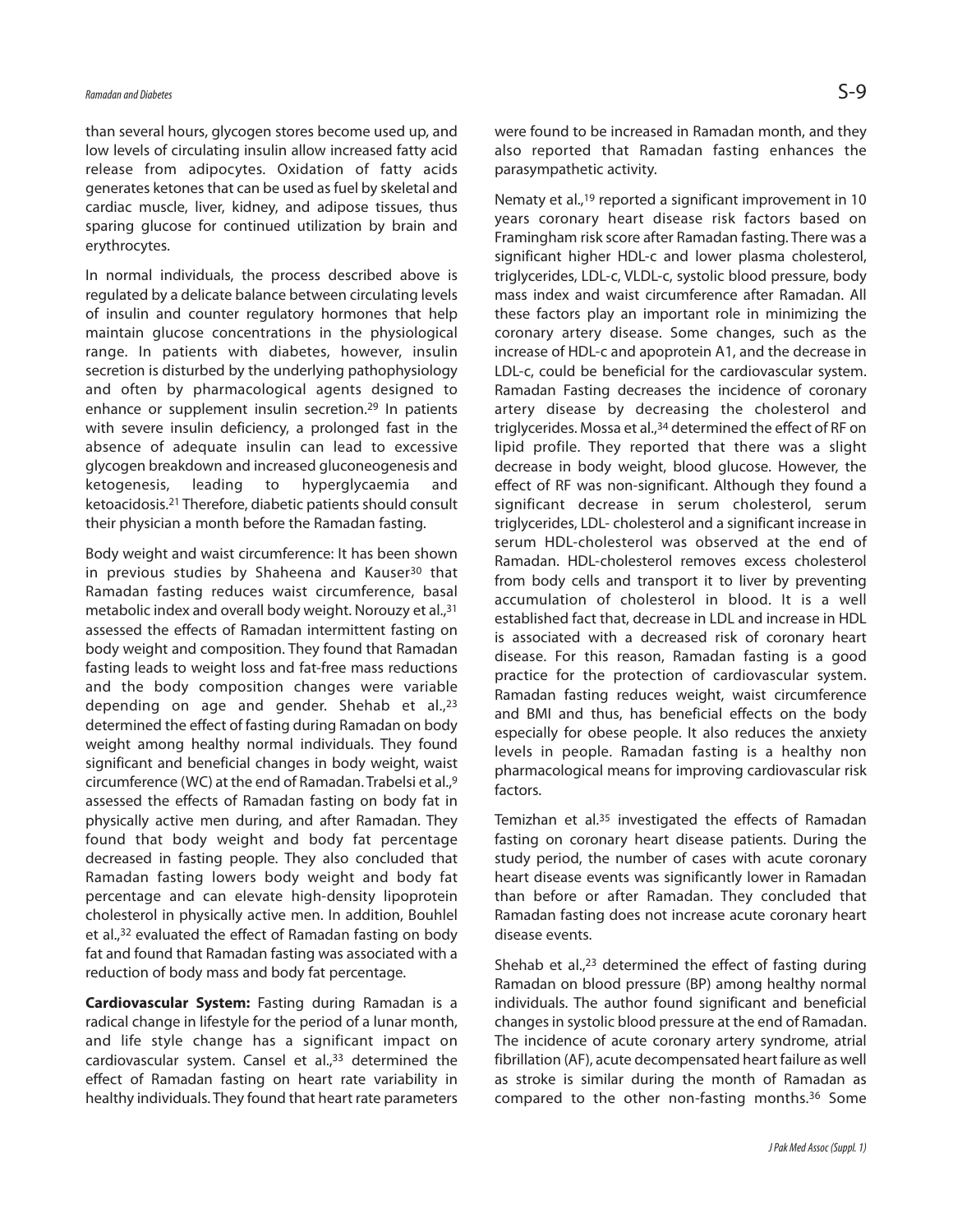studies have reported decrease in incidence of acute coronary syndrome and heart failure during Ramadan fasting. 36,37 A case control study has reported that the incidence of acute coronary syndrome decreased by 72% among Muslims who fasted regularly during Ramadan as compared to Muslims who did not fast. 38,39 Overall, the incidence of cerebrovascular accident (CVA) is similar during the month of Ramadan as compared to the other non-fasting days however a reduction in the incidence of haemorrhagic CVA is noted among hypertensive patients while an increase in incidence of ischaemic CVA is noted among diabetic patients. The mean systolic and diastolic blood pressure either remains unchanged or decreases during Ramadan fasting. 36

**Respiratory System:** Siddiqui et al., 40 assessed the impact of Ramadan fasting on lung function values. They found no significant change in the lung function parameters during Ramadan as compared to the pre-Ramadan period. However, FVC was decreased significantly in the post-Ramadan period compared to Ramadan. Relative to pre-Ramadan baseline values, there was no change in spirometric variables during Ramadan fasting.

In addition, Subhan et al., <sup>41</sup> also determined the effect of Ramadan fasting on the expiratory flow rates in healthy subjects. There was a significant reduction in body mass in Ramadan compared to pre and post Ramadan. They found no significant changes in expiratory flows during Ramadan as compared to the pre Ramadan period. However, forced expiratory flow rates at 75%-85% of the vital capacity showed a significant increase in the post Ramadan period compared to Ramadan. Their findings show that Ramadan fasting did not affect expiratory flow rates in healthy subjects.

Moosavi et al. <sup>42</sup> evaluated the changes in pulmonary volumes during and after the Ramadan fasting period. They found that the mean FEV1% increased both during fasting and after Ramadan. Moreover, the mean vital capacity and peak expiratory flow rate was significantly increased during Ramadan. Although the mean maximum mid-expiratory flow decreased in the beginning of Ramadan but subsequently it was increased significantly, they concluded that fasting increases lung volume and improves the pulmonary function.

**Ocular System (Eye):** Human tear is an important biological fluid similar to blood in many aspects. Tear film is composed of basic layers of lipid, aqueous and mucin. The tear film covering the ocular surface, presents a mechanical and antimicrobial barrier, and endures an optical refractive surface. Sariri et al, <sup>43</sup> compared the tear

protein content of sixty male and female volunteers one month before Ramadan and during fasting in the month of Ramadan. Their results showed that tear proteins decreased during fasting. On the other hand, the activity of enzymes such as lysozyme, lactoferrin and alpha amylase decreased. Kerimoglu et al., <sup>44</sup> determined the effect of Ramadan fasting on intraocular pressure (IOP), basal tear secretion (BTS), reflex tear secretion (RTS), and corneal and anterior chamber parameters. Their results revealed significantly higher values for IOP, BTS, and RTS during fasting. Conversely at 1600 hours, IOP was significantly lower during fasting and no statistically significant difference was noted for RTS and BTS. IOP showed a diurnal variation of 2.45 mmHg, and BTS showed a 3.06 mm decrease during the fasting period. Their results showed that fluid loading at the pre-dawn meal during Ramadan fasting might increase the IOP, and tear secretion in the early morning period and these values decrease remarkably at the end of fasting due to dehydration. Assadi et al., <sup>45</sup> reported that, Ramadan fasting does not profoundly affect the IOP, refractive error or visual acuity values in healthy volunteers. Moreover, Nowroozzadeh et al., <sup>46</sup> looked for the effect of Ramadan fasting on ocular refractive and biometric properties. They found that the anterior chamber depth and Intraocular lens power significantly increased during fasting compared with baseline measurements and returned to baseline one month after Ramadan. However, the axial length significantly decreased during fasting and returned to baseline one month after Ramadan. There were no significant differences in spherical equivalent, corneal astigmatism, mean keratometry and flatter and steeper corneal radii of curvature between time intervals. Ramadan fasting is associated with significant alterations in anterior chamber depth and axial length that result in both statistically and clinically significant changes in intraocular lens power calculations. Therefore, relying on measurements taken during this month might lead to refractive errors especially after the cataract surgery. Javadi et al., <sup>47</sup> conducted a study on the Ramadan fasting and physiological parameters which may influence the ocular system. They found that predawn water loading and dehydration in the evening are shown to increase and decrease Intra-ocular pressure (IOP) and tear secretion. Ocular blood flow was changed in Ramadan fasting, and suggests that patients with ocular vein occlusion may experience more frequent attacks.

**Inflammatory markers and Cancer:** It has been hypothesized that intermittent prolonged fasting practiced during the month of Ramadan positively affects the inflammatory conditions. Faris et al., <sup>48</sup> conducted a cross-sectional study and reported that, intermittent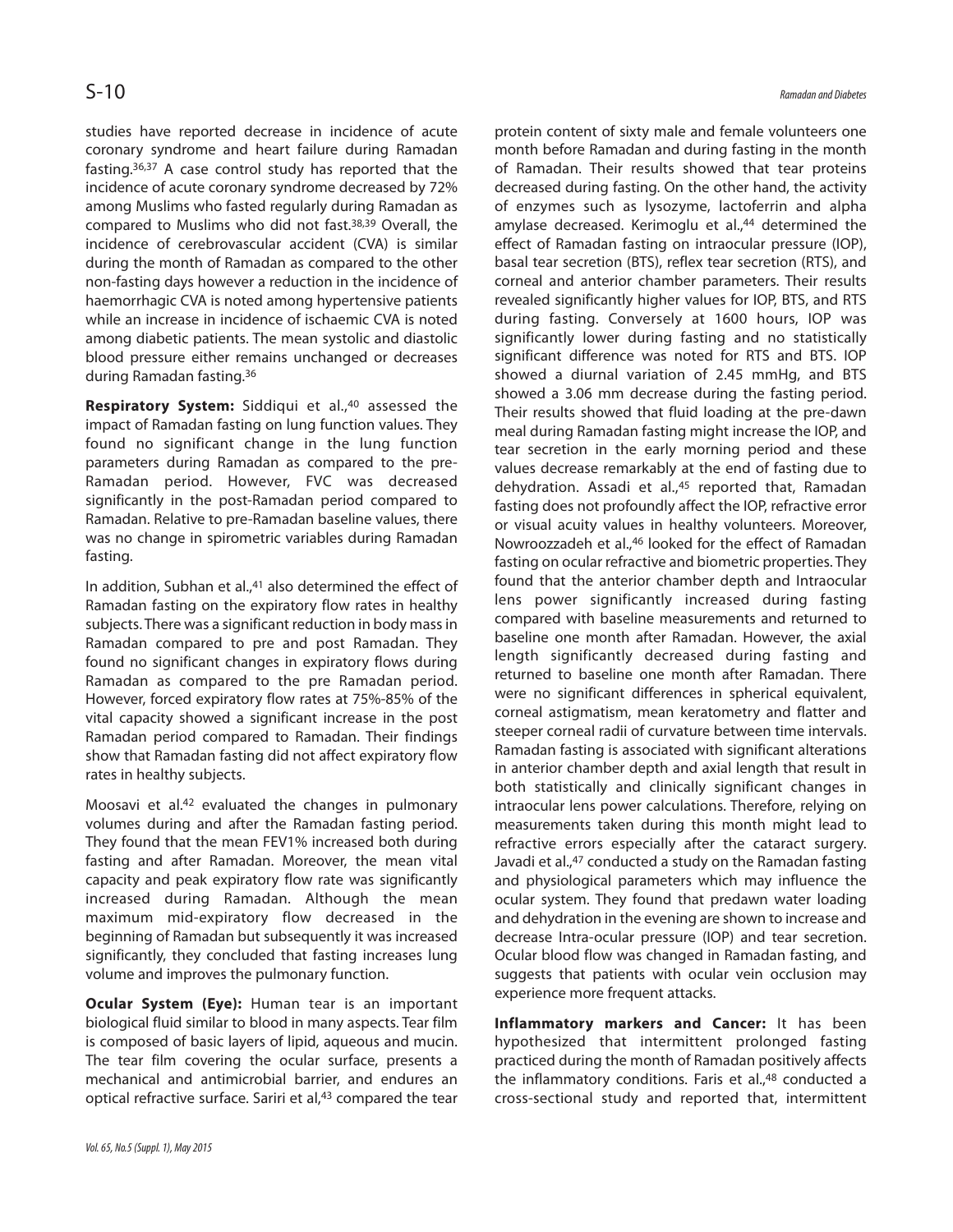fasting decrease inflammation, cancer promotion and enhances life expectancy. The pro-inflammatory cytokines IL-1β, IL-6, and tumour necrosis factor  $\alpha$ ; systolic and diastolic blood pressures; body weight; and body fat percentage were significantly lower during Ramadan as compared with before Ramadan. These findings show that Ramadan fasting attenuates inflammatory status of the body by suppressing pro-inflammatory cytokine expression and decreasing body fat.

**Ramadan Fasting and Diabetes Mellitus:** Diabetes mellitus is a life-long disorder and is swiftly increasing in all age groups and both genders. It involves various physiological functions, organs and multiple systems. 49 The current figures have broken all the previous prevalence records as shown by the recent release of the International Diabetes Federation's 6th edition of the Diabetes Atlas, 50 which indicated that global prevalence of diabetes is 8.3% which means that 382 million adults are diabetics, and the number is expected to rise to 592 million by 2035. IDF also estimated that as many as 183 million people are unaware that they have diabetes. 50

It has been reported that change in eating patterns during Ramadan fasting increased the risk of severe hypoglycaemia both in type 1 and type 2 diabetic patients. Severe hypoglycaemia is more frequent in patients when the dosage of oral antidiabetic drugs or insulin were not changed during fasting. <sup>51</sup> The authors also demonstrated increase in the incidence of severe hyperglycaemia during Ramadan in patients with type 2 diabetes and the occurrence of severe hyperglycaemia with or without ketoacidosis in type 1 diabetic patients.<sup>51</sup> Patients with diabetes, especially type 1 diabetes are at increased risk for development of diabetic ketoacidosis, particularly if they are grossly hyperglycaemic before Ramadan. <sup>51</sup> Moreover, limitation of fluid intake during the fast, especially if prolonged, is a cause of dehydration. This may become severe in hot and humid climates and among individuals who perform hard physical activities. Increased blood viscosity secondary to dehydration may enhance the risk of sinus venous thrombosis, <sup>52</sup> stroke and retinal vein occlusion. <sup>53</sup> There are gaps in the management of diabetic patients during Ramadan, diabetic patients need more attention. Diabetic patients who fast during Ramadan should be adequately investigated and must consult their family physicians one month before Ramadan fasting. 54

**Ramadan Fasting and hospitalizations:** It has been reported by Bener et al., <sup>3</sup> that there was no significant difference in the number of hospitalizations for stroke during Ramadan, when compared to the rest of the year. Moreover, their reports have shown that there was no significant difference in the number of hospitalizations for acute coronary syndromes and congestive heart failure while fasting during Ramadan when compared to the non-fasting months. <sup>31</sup> Fasting during Ramadan does not seem to increase hospitalizations for congestive heart failure. However, patients with decompensated heart failure or those requiring large doses of diuretics are strongly advised not to fast, particularly when Ramadan falls in summer. Patients with controlled hypertension can safely fast. However, patients with resistant hypertension should be advised not to fast until their blood pressure is reasonably controlled.

**Ramadan Fasting and Sick patients:** Most of the Muslims who suffer from chronic diseases insist on fasting in Ramadan despite their being exempted by religion. The holy book of Muslims, (Quran) specifically exempts the sick from fasting. <sup>55</sup> This exemption represents more than a simple permission not to fast; the Prophet Mohammad (PBUH) said, "God likes his permission to be fulfilled, as he likes his will to be executed." However majority of Muslim patients insist on fasting. Patients with unstable angina, recent myocardial infarction, cardiac intervention or cardiac surgery or any debilitating diseases should avoid fasting. Physician's advice should be mandatory and patients are encouraged to seek medical advice before fasting in order to adjust their medications, if required. Medical checkup one month before Ramadan is warranted, especially for those with chronic illnesses such as cardiovascular disease, diabetes mellitus and renal disease. Patients with heart failure, uncontrolled hypertension, arrhythmias, unstable angina, recent myocardial infarction, or cardiac surgery should be considered unfit for undertaking the Ramadan Fast as Holy Quran exempts the sick people from the obligation of fasting. 56

**Ramadan Focused Education:** The education concerning fasting during the holy month of Ramadan is essential; and physicians and health educators must play a key role of a mentor. Physicians must inform the patient about the complications of fasting during Ramadan, and based on the clinical history, lab reports, and overall health status of patients, counsel the patient either to fast or not. The significance of education of patients is vital and is the cornerstone of safe fasting. Physician must guide the patients about nutrition. Complex carbohydrates may be advisable at the predawn meal, while foods with more simple carbohydrates may be more appropriate at the sunset meal. It is also suggested that intake of fluid must be increased during non fasting hours. The role of physician is also vital in guiding the patient for other aspects such as exercise and termination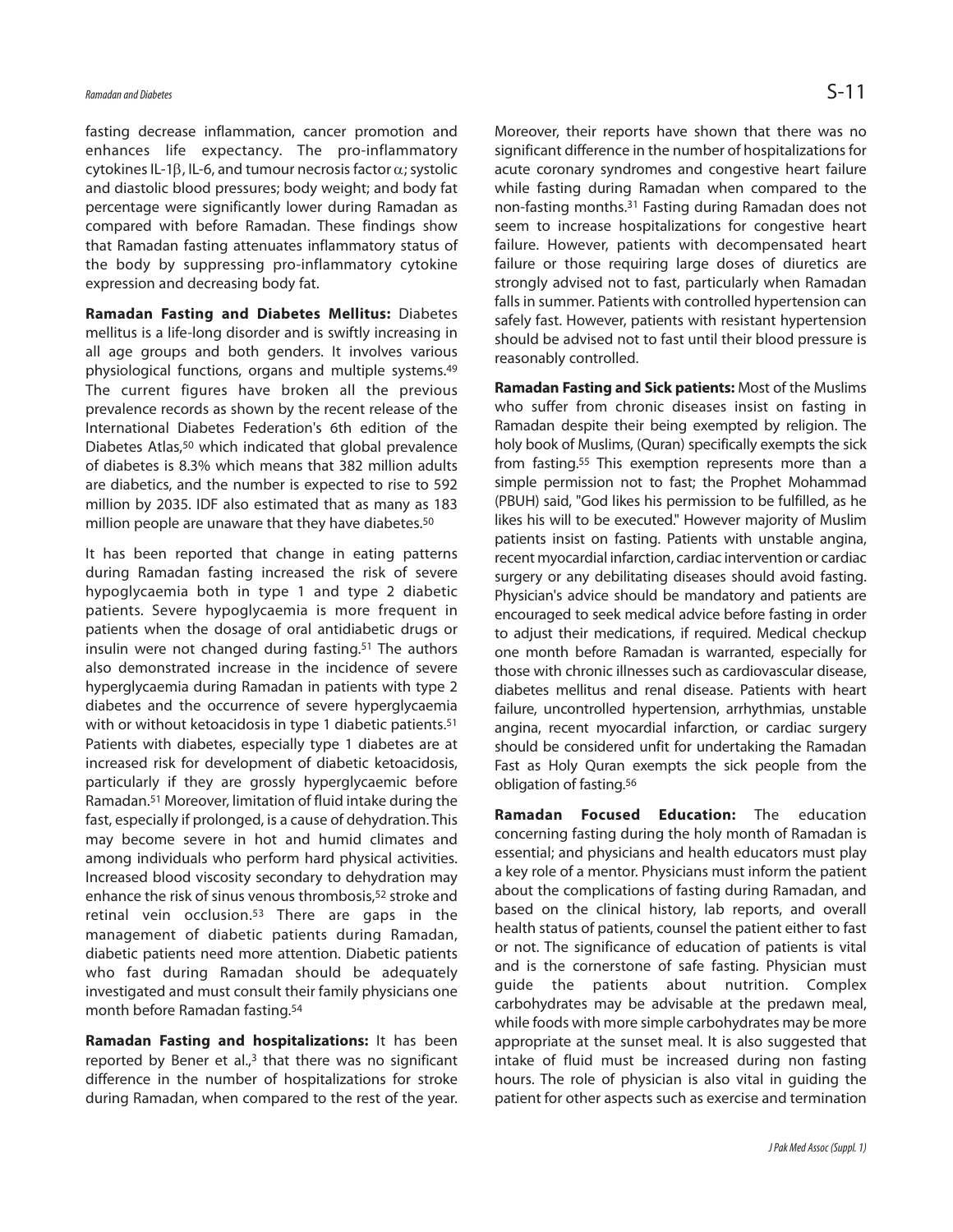of the fast. Strenuous physical activity may result in excessive hypoglycaemia hence it should be avoided, particularly during the 2-3 hours before the sunset. It should be kept in mind that patients should understand that they must always and immediately terminate their fast if symptoms of hypoglycaemia occur.

## **Conclusions**

Fasting during Ramadan is one of the five pillars of Islam and mandatory for all healthy adult Muslims. Ramadan fasting is beneficial in a way that it causes significant reduction in body weight, waist circumference, basal metabolic rate, body mass index, body fat, blood glucose, systolic and diastolic blood pressure and anxiety levels. Ramadan Fasting significantly increases HDL-c, and decreases the plasma cholesterol, triglycerides, LDL-c and VLDL-c. Furthermore, Ramadan fasting decreases the inflammation, pro-inflammatory cytokines IL-1β, IL-6, tumour necrosis factor  $\alpha$  and cancer promotion. Among healthy adults, there are no adverse effects of Ramadan fasting on the heart, lung, liver, kidney, eyes, haematologic profile, endocrine and neuropsychiatric and cognitive functions. It is important to educate the subjects who fast during Ramadan, that they must take a suitable nutritious diet and consume sufficient water during Ramadan. It is not only spiritually beneficial, but it has physical, psychological, social and health benefits. However, many Muslim patients with chronic illnesses insist on fasting despite Islamic rules that permit exemption in case of illness. It is important for physicians to have decision-making guidelines when consulted about patient insisting on fasting. Ramadan fasting is a healthy non pharmacological means for improving the cardiovascular and overall health of the individuals. Although it is safe for all healthy individuals, however, those with diseases should consult their physicians and follow the scientific recommendations.

#### **Acknowledgment**

The authors are thankful to the College of Medicine Research Centre, Deanship of Scientific Research, King Saud University, Riyadh, Saudi Arabia for supporting the work.

#### **References**

- 1. Aadil N, Houti IE, Moussamih S. Drug intake during Ramadan. BMJ 2004;329:778-782.
- 2. World Muslim Population (online) (cited date 2 October 2014) Available from URL: http://www.muslimpopulation.com/World/
- 3. Bener A, Hamad A, Fares A, Al-Sayed H M, Al-Suwaidi J. Is there any effect of Ramadan fasting on stroke incidence? Singapore Med J 2006;47: 404-408.
- 4. el-Ati-J, Beji C, Danguir J. Increased fat oxidation during Ramadan fasting in healthy women: An adaptive mechanism for bodyweight maintenance. Am J Clin Nutr 1995;62:302-7
- 5. Sweileh N,Schnitzler-A,Hunter GR,Davis B.Body composition and energy metabolism in resting and exercising Muslims during Ramadan fast. J Sports Med Phys Fitness 1992;32: 156-63.
- 6. Husain R,Duncan MT,Cheah SH, Ch'ng SI. Effects of fasting in Ramadan on tropical Asiatic Moslems. Br J Nutr 1987;58:41-8.
- 7. Popkin BM, D'Anci KE,Rosenberg IH.Water, hydration and health.Nutr Rev 2010;68:439-458.
- 8. Shirreffs SM. Markers of hydration status. a review. Eur J Clin Nutr 2003;57(Suppl 2):S6-9.
- 9. Trabelsi K, El Abed K, Trepanowski JF, Stannard SR, Ghlissi Z, Ghozzi H. Effects of ramadan fasting on biochemical and anthropometric parameters in physically active men. Asian J Sports Med. 2011;2:134-44.
- 10. Bouhlel E, Denguezli M, Zaouali M, Tabka Z, Shephard RJ. Ramadan fastings effect on plasma leptin, adiponectin concentrations, and body composition in trained young men. Int J Sport Nutr Exerc Metab 2008;18:617-27.
- 11. Azwany N, Aziz A, Mohammad W. The Impact of ramadan fasting on hydration status of type 2 diabetics in kubang kerian, kelantan. J Kesihatan Masyarakat Zsu Khas 2004;30-4
- 12. Azizi F, Rasouli H. Serum glucose, bilirubin, calcium, phosphorus, protein and albumin concentrations during Ramadan. Med J IR Iran 1987;1:38-41
- 13. Morilla R, Rodrigo J, Caravaca A, Villaverde G, Pérez B, Moreno Y, et al. Changes of the potassium ion during the fast of Ramadan. preliminary outcomes. Nutr Hosp 2011;26:792-7.
- 14. Hosseini SRA,Sardar MA, Hejazi K,Farahati S.The effect of Ramadan fasting and physical activity on body composition, serum osmolarity levels and some parameters of electrolytes in females. Int J Endocrinol Metab 2013;11:88-94.
- 15. Hosseini SRA , Hejazi K. The effects of Ramadan fasting and physical activity on blood hematological-biochemical parameters. Iran J Basic Med Sci. Jul 2013;16:845-849.
- 16. Sarraf-Zadegan N, Atashi M, Naderi GA, Baghai AM, Asgary S, Fatehifar MR, Samarian H, Zarei M. The effect of fasting in Ramadan on the values and interrelations between biochemical, coagulation and hematological factors. Ann Saudi Med 2000;20:377-81.
- 17. Argani H, Mozaffari S, Rahnama B. Evaluation of biochemical and immunologic changes in renal transplant recipients during Ramadan fasting. Transplant Proc. 2003; 35:2725-6
- 18. Bouhlel E, Salhi Z, Bouhlel H. Effect of Ramadan fasting on fuel oxidation during exercise in trained male rugby players. Diabetes Metab 2006;32:617-624.
- 19. Nematy M, Alinezhad-Namaghi M, Rashed MM, Mozhdehifard M, Sajjadi SS, Akhlaghi S,et al. Effects of Ramadan fasting on cardiovascular risk factors: a prospective observational study. Nutr J 2012;10;11:69.
- 20. Adlouni A, Ghalim N, Benslimane A, Lecerf J, Saile R. Fasting during Ramadan induces a marked increase in high-density lipoprotein cholesterol and decrease in low-density lipoprotein cholesterol. Ann Nutr Metab 1997;41:242-424
- 21. Maislos-M; Khamaysi-N; Assali-A; Abou-Rabiah-Y; Zvili 1; Shany-S. Marked increase in plasma high-density-lipoprotein cholesterol after prolonged fasting during Ramadan. Am J Clin Nutr 1993;57:640-2
- 22. Kul S, Sava? E, Öztürk ZA, Karada? G. Does Ramadan fasting alter body weight and blood lipids and fasting blood glucose in a healthy population? A meta-analysis. J Relig Health 2014; 53:929-42.
- 23. Shehab A, Abdulle A, El Issa A, Al Suwaidi, J ,Nagelkerke N. Favorable changes in lipid profile: the effects of fasting after Ramadan. PLoS One 2012;7:e47615.doi: 10.1371/journal.pone.0047615.Epub 2012 Oct 24.
- 24. Qujeq D, Bijani K, Kalavi K, Mohiti J, Aliakbarpour H. Effects of Ramadan fasting on serum low-density and high-density